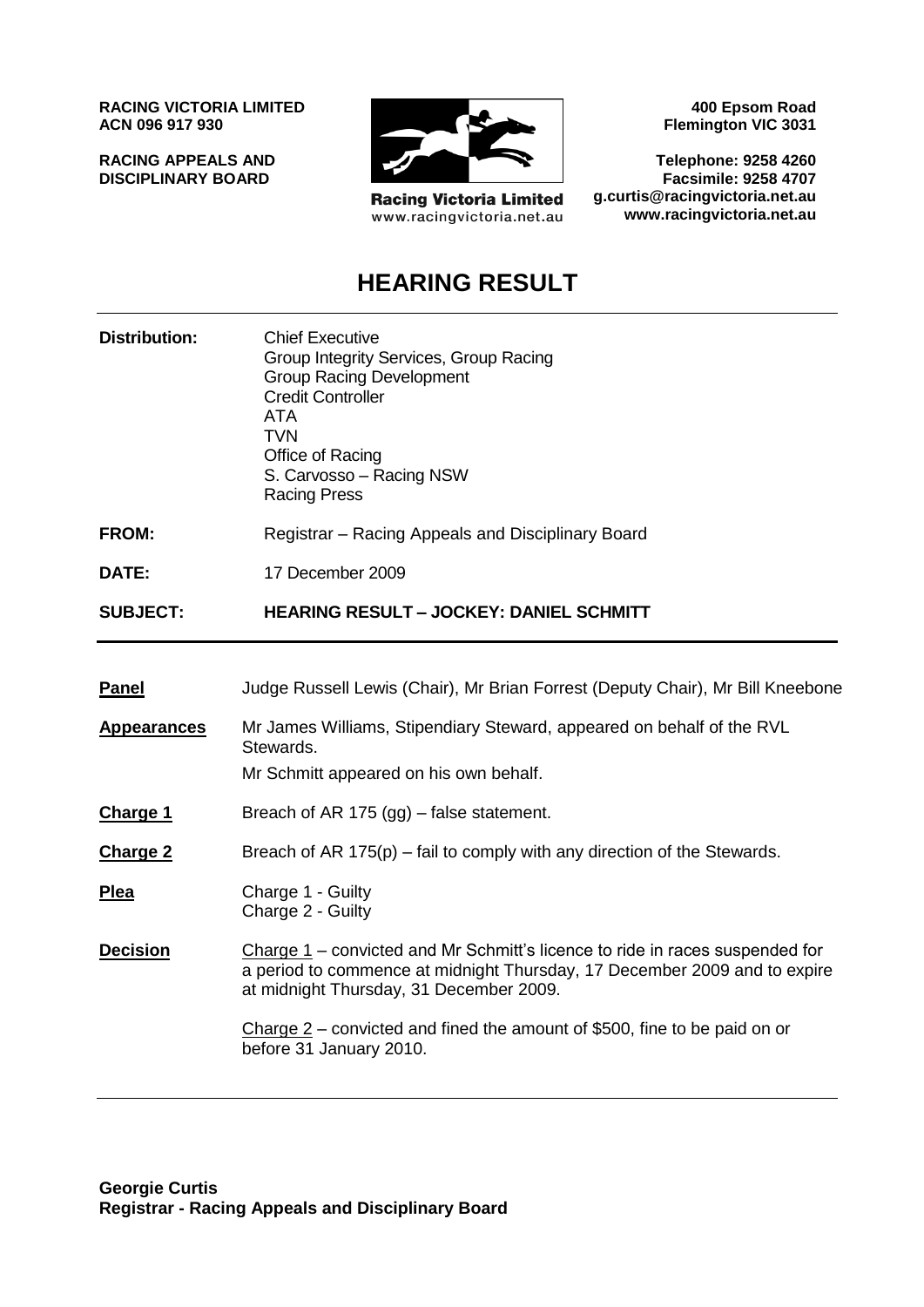# **TRANSCRIPT OF**

## **PROCEEDINGS**

### **RACING APPEALS AND DISCIPLINARY BOARD**

\_\_\_\_\_\_\_\_\_\_\_\_\_\_\_\_\_\_\_\_\_\_\_\_\_\_\_\_\_\_\_\_\_\_\_\_\_\_\_\_\_\_\_\_\_\_\_\_\_\_\_\_\_\_\_\_\_\_\_\_\_\_\_

**HIS HONOUR JUDGE R.P.L. LEWIS, Chairman MR B. FORREST, Deputy Chairman MR B. KNEEBONE**

**EXTRACT OF PROCEEDINGS**

**DECISION**

**JOCKEY: DANIEL SCHMITT**

#### **MELBOURNE**

#### **THURSDAY, 12 DECEMBER 2009**

MR J. WILLIAMS appeared on behalf of the Stewards

MR D. SCHMITT appeared on his own behalf